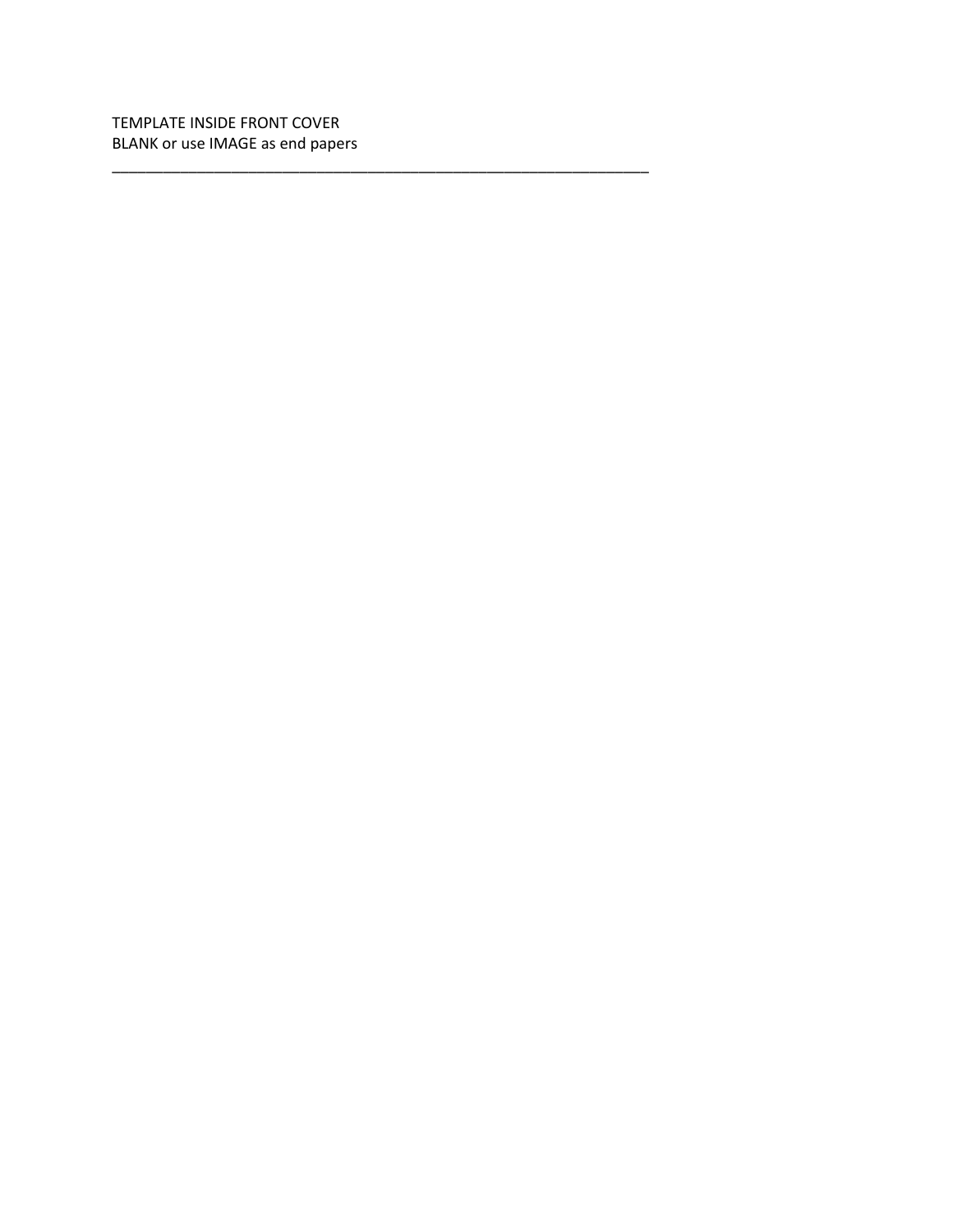TEMPLATE FIRST PAGE Title page (Title and Artist Name – *may be the same*) Location of thesis exhibition Date of thesis exhibition Images are optional

\_\_\_\_\_\_\_\_\_\_\_\_\_\_\_\_\_\_\_\_\_\_\_\_\_\_\_\_\_\_\_\_\_\_\_\_\_\_\_\_\_\_\_\_\_\_\_\_\_\_\_\_\_\_\_\_\_\_\_\_\_\_\_

# TITLE & artist name

LOCATION OF SHOW (example: Springfield Art Museum, Springfield, Missouri) DATE OF EXHIBITION

This page is considered the beginning pagination in Roman Numerals, however, don't begin until the next page with "II"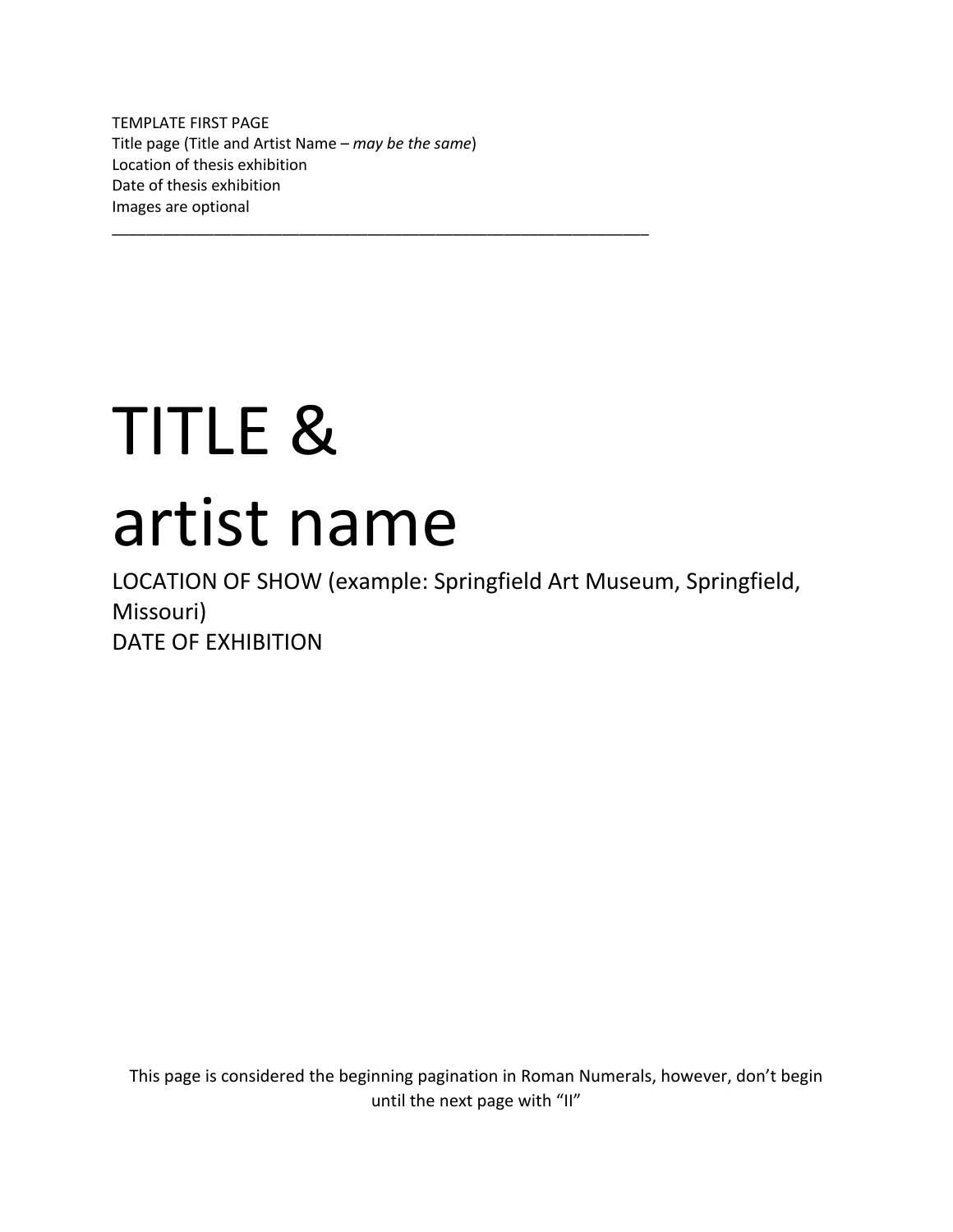\_\_\_\_\_\_\_\_\_\_\_\_\_\_\_\_\_\_\_\_\_\_\_\_\_\_\_\_\_\_\_\_\_\_\_\_\_\_\_\_\_\_\_\_\_\_\_\_\_\_\_\_\_\_\_\_\_\_\_\_\_\_\_

Missouri State University Art & Design Department 901 South National Avenue Springfield, Missouri 65897 417-837-2330 artanddesign@missouristate.edu art.missouristate.edu

Publication credits Design: <lnsert Name> Photographs: <Insert Name>

© 2016, <Insert Artist's Full Name>

*The artist assumes responsibility for obtaining and maintaining the necessary rights and releases to legally publish this work, including the informed consent of any subjects identifiable in the photographic work.*

List Roman numeral pagination "II" and so forth from here…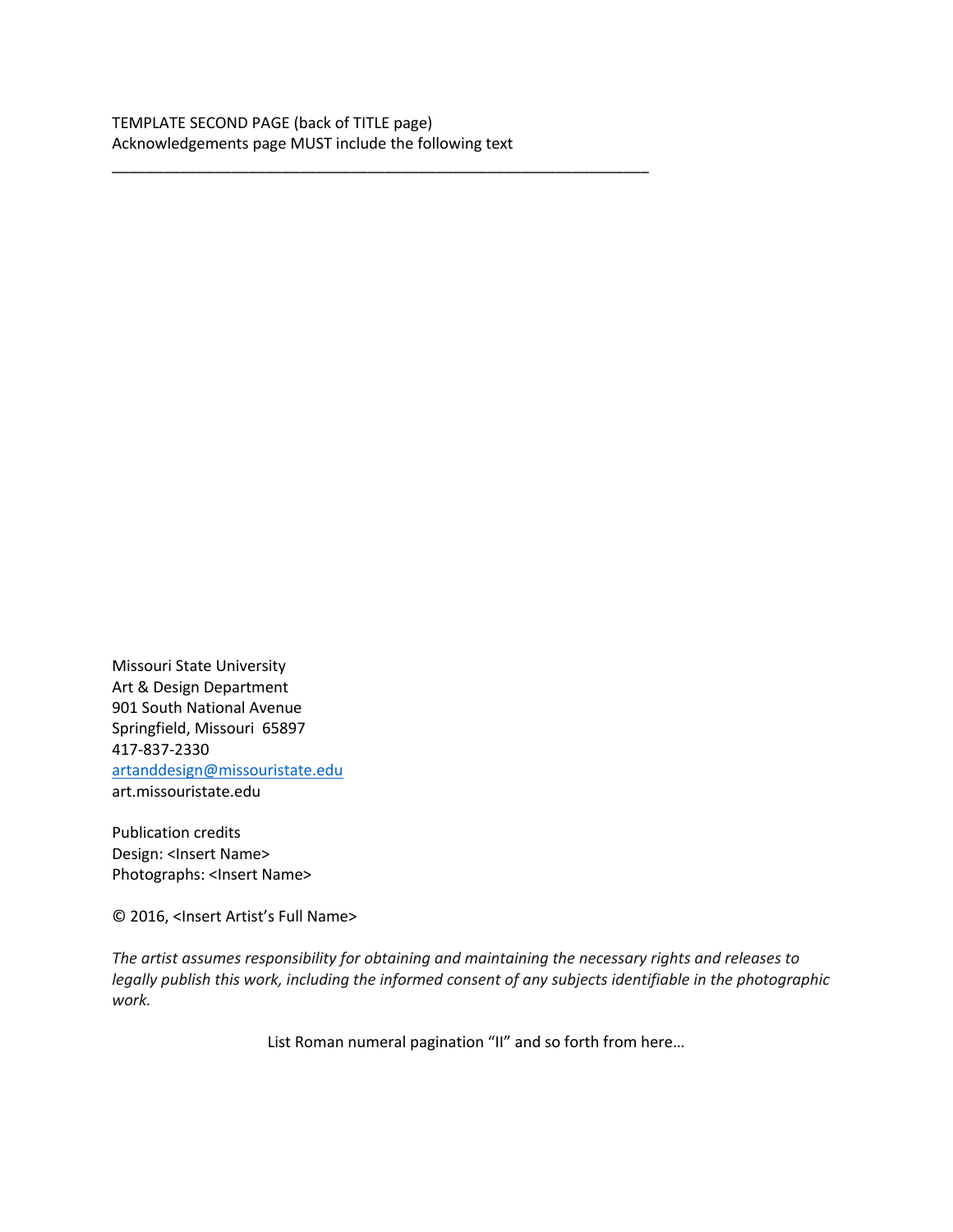## TEMPLATE THIRD PAGE (ABSTRACT PAGE)

### **THESIS TITLE (DOUBLED SPACED, ALL UPPER CASE, BOLD, LEFT JUSTIFIED)**

Art and Design Department

Missouri State University, (Insert month year, e.g., December 2013)

Master of Fine Arts

(Insert your name, e.g., John Doe)

# **ABSTRACT**

The formatting of this abstract should be one paragraph without indenting and single spaced. The length of the abstract is limited to this space so that everything fits on this one page. There must be at least two single-spaced blank lines between the abstract and the line with keywords.

Last line of abstract

**KEYWORDS**: (list at least five keywords or phrases here: use lowercase and separate with commas; note that if two lines are used, the second line is not indented)

Roman Numeral "III"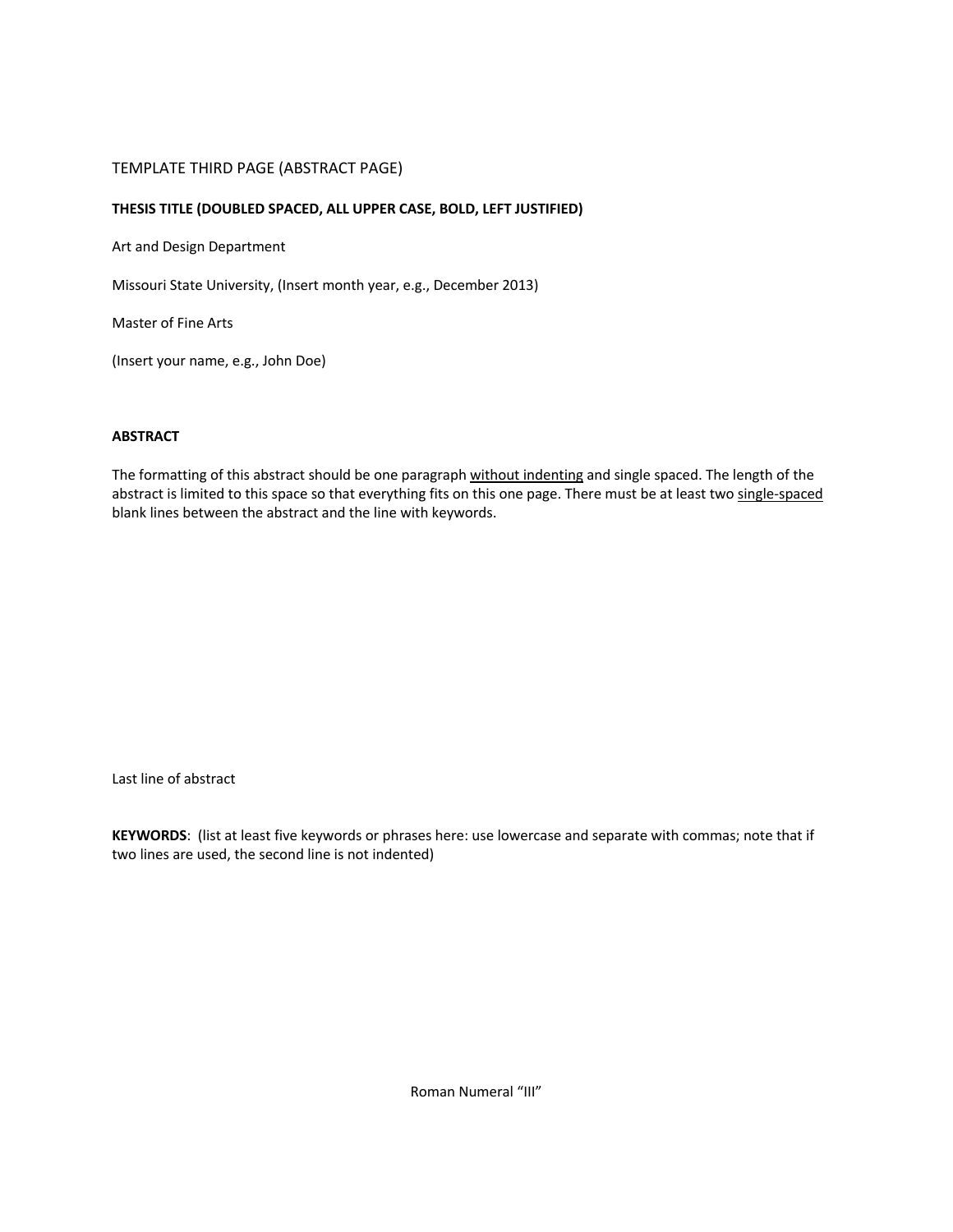### TEMPLATE FOURTH PAGE (back of ABSTRACT page)

### **TITLE OF THESIS (DOUBLE SPACED, ALL UPPER CASE, BOLD, AND CENTERED)**

By

(Insert name, e.g., Roberta Rodrigues)

A Master's Thesis Submitted to the Graduate College Of Missouri State University In Partial Fulfillment of the Requirements For the Degree of Master of Fine Arts in Visual Studies

(Insert graduation date, e.g., December 2013)

Approved:

Name of Professor, DEGREE, Chair Name of Professor, DEGREE, committee member Name of Professor, DEGREE, committee member Name of Professor, DEGREE, committee member Julie Masterson, Ph.D., Dean of the Graduate College

In the interest of academic freedom and the principle of free speech, approval of this thesis indicates the format is acceptable and meets the academic criteria for the discipline as determined by the faculty that constitute the thesis committee. The content and views expressed in this thesis are those of the student-scholar and are not endorsed by Missouri State University, its Graduate College, or its employees.

Roman Numeral "IV"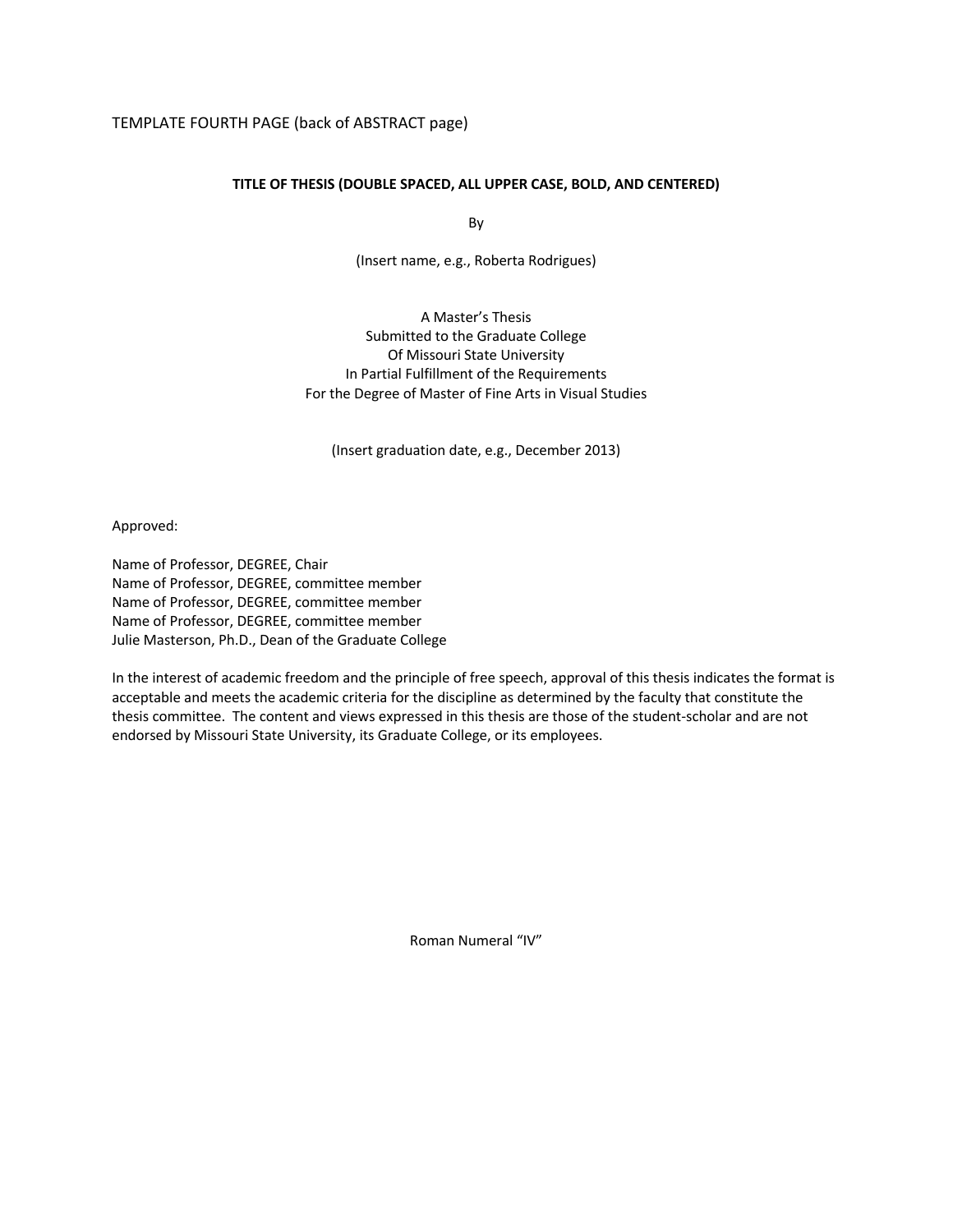# TEMPLATE Additional inside pages:

*The written thesis will serve to document the work within the thesis exhibition and to provide a narrative description of the work's development and theoretical framework, including influences, and its significance within the discipline(s). This document should include substantial visual documentation appropriate to the media.* 

*Relationship of image to text within the publication layout should be complementary. Layout should be professional, final format must be approved by the committee.*

Table of contents (optional – use if appropriate to the scale/length of written work)

Page numbers (required on all pages after title page or table of contents *if included*, uniformly placed)

Thesis text

Images (may be inserted within text as appropriate)

Image captions (required for all images)

Image list: title of work (italicized) :required. Inclusion of date, medium, measurements is optional \*If images span several pages, make note of this as a series

Citations and references style must conform to the *Chicago Manual of Style.* Reference Page must follow formatting of the Graduate College. See "MFA Thesis Guidelines" Document for more information.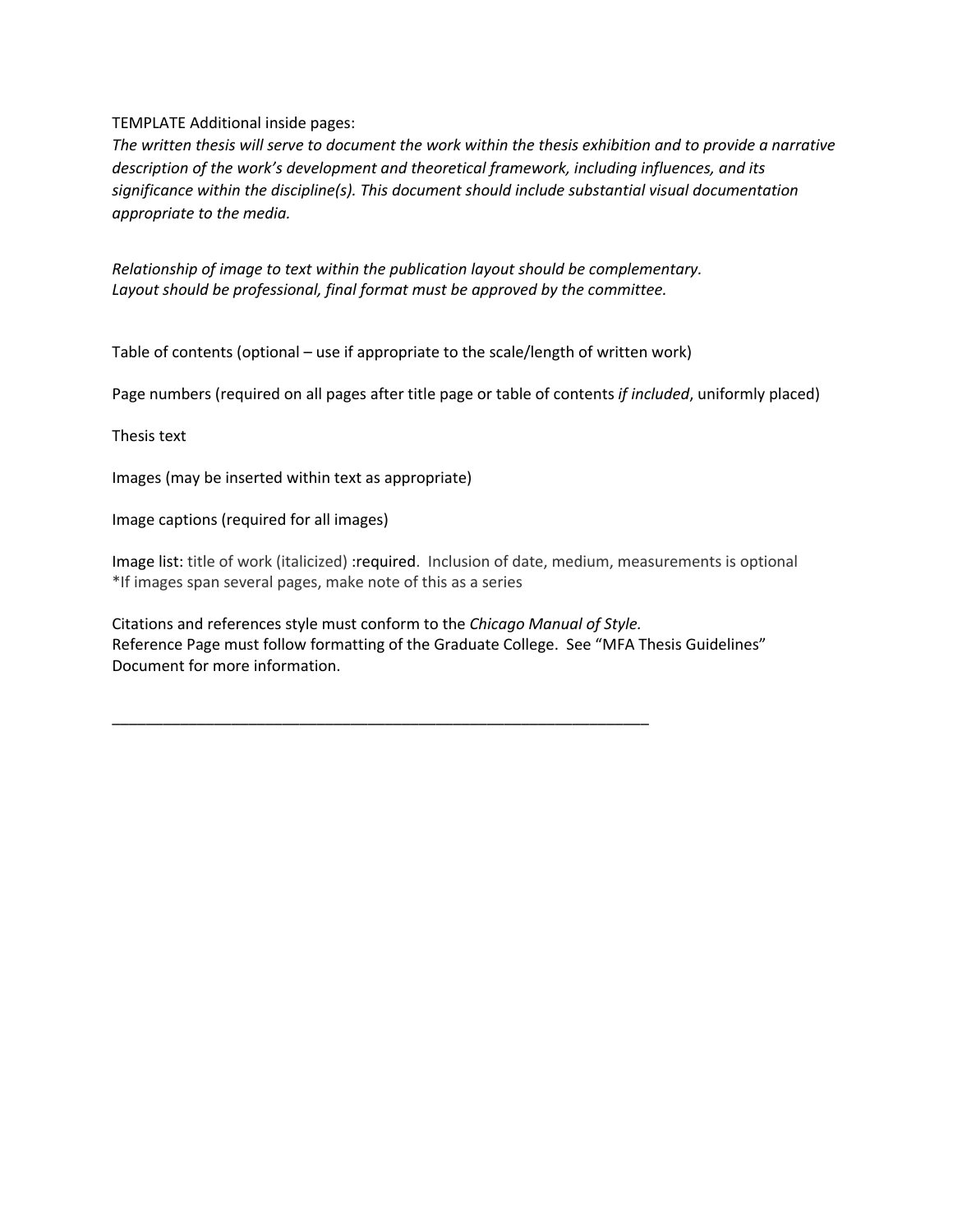Page 1 (start pagination using the Arabic numbered page designated. Example, this page would be "1".) TEMPLATE Additional inside pages:

\_\_\_\_\_\_\_\_\_\_\_\_\_\_\_\_\_\_\_\_\_\_\_\_\_\_\_\_\_\_\_\_\_\_\_\_\_\_\_\_\_\_\_\_\_\_\_\_\_\_\_\_\_\_\_\_\_\_\_\_\_\_\_

Page 2…Page 3…etc…to follow from here.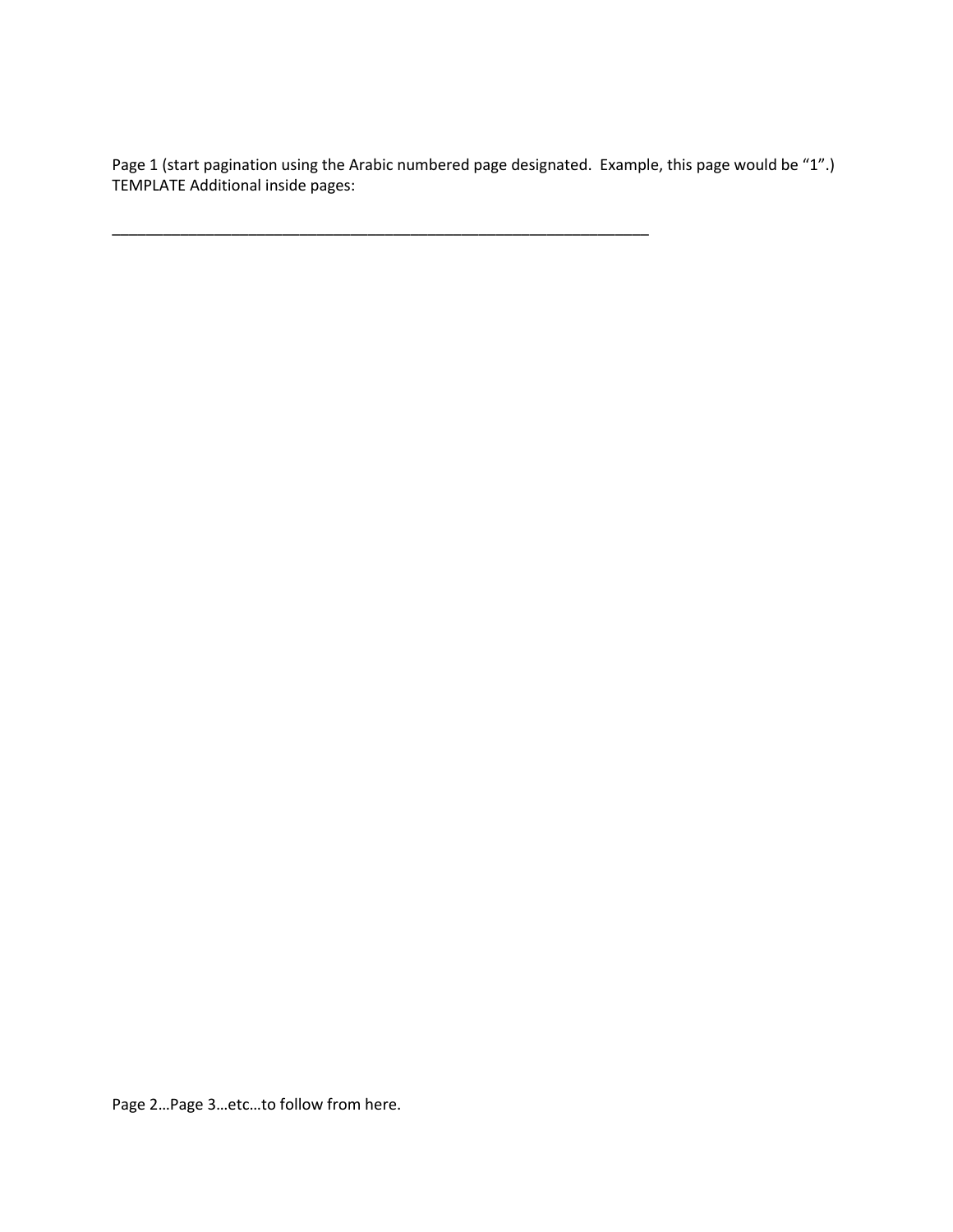TEMPLATE INSIDE BACK COVER BLANK or use IMAGE as end papers